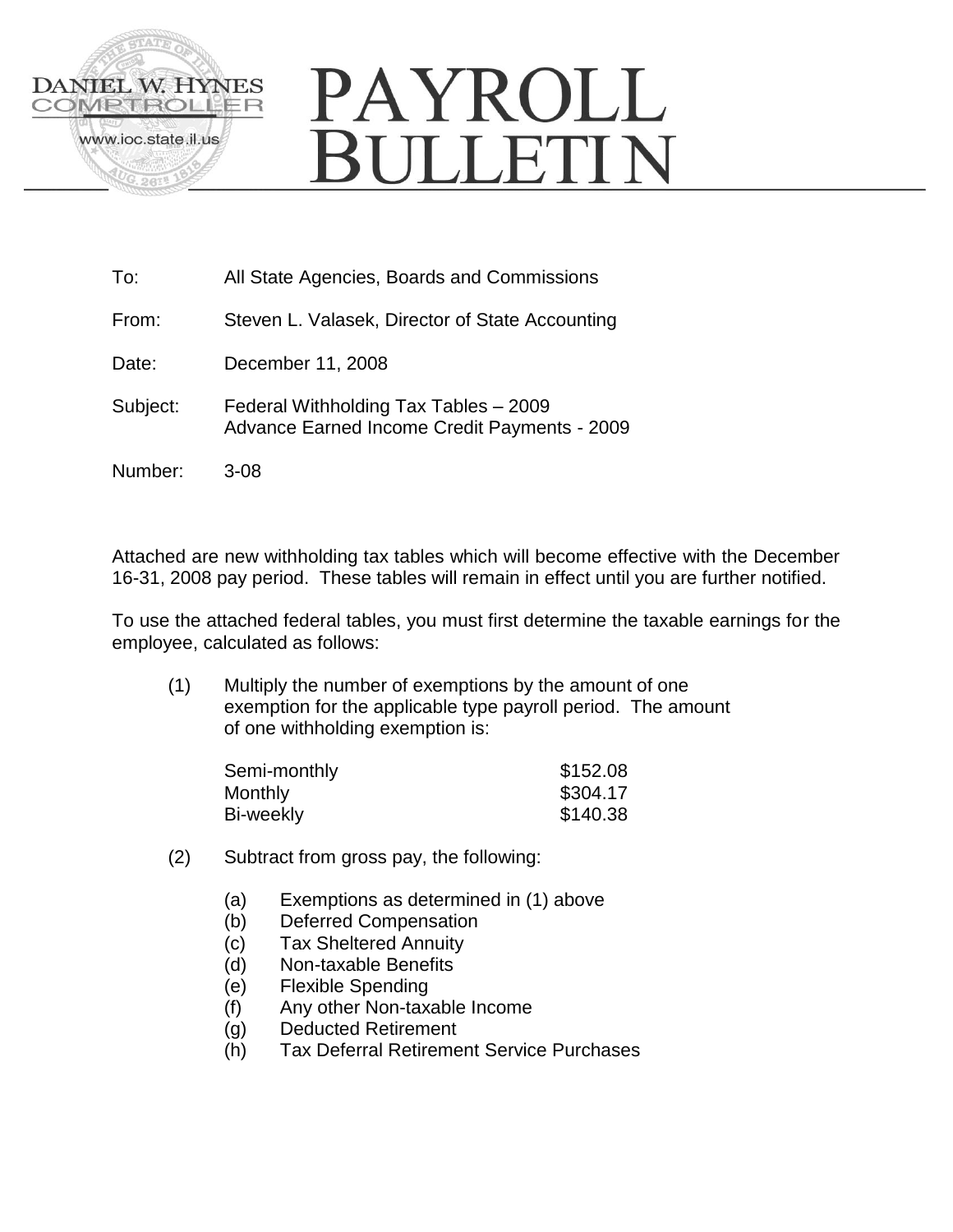- (3) Add any other compensation subject to withholding.
- (4) Determine the amount to be withheld from the appropriate percentage withholding table (page 3).
- (5) Example:

| (a) | Gross pay, semi monthly                                                    | \$2,000.00 |  |  |
|-----|----------------------------------------------------------------------------|------------|--|--|
| (b) | Less exemptions (married with 5<br>exemptions) $$152.08 \times 5 = 760.40$ | 760.40     |  |  |
| (c) | Less: deductions described in<br>$2(b)$ through $(h)$ page 1               | 75.16      |  |  |
| (d) | Plus: Other Compensation subject                                           | 35.00      |  |  |
| (e) | <b>Taxable Gross</b>                                                       | \$1,199.44 |  |  |
| (f) | Tax on \$1,199.44 from semi-monthly<br>married table on page 3.            |            |  |  |

$$
\$1,199.44
$$
\n- 998.00\n
$$
\$201.44 \times 15\% \& 66.50 = \$ 96.72
$$

Page 4 shows the 2009 tables for calculating the Advance Payments of Earned Income Credit.

Any Form W-5, Earned Income Credit Advance Payment Certificate, filed for 2008 expires December 31, 2008. Employees who wish to continue to receive advance payments must file a new form W-5.

Agencies may access this and other Payroll, SAMS and Accounting Bulletins on the Comptroller's website at [www.ioc.state.il.us](http://www.ioc.state.il.us/) under Resource Library.

If you have any questions regarding this bulletin or the attached tax tables, please contact our payroll office at (217) 782-4758.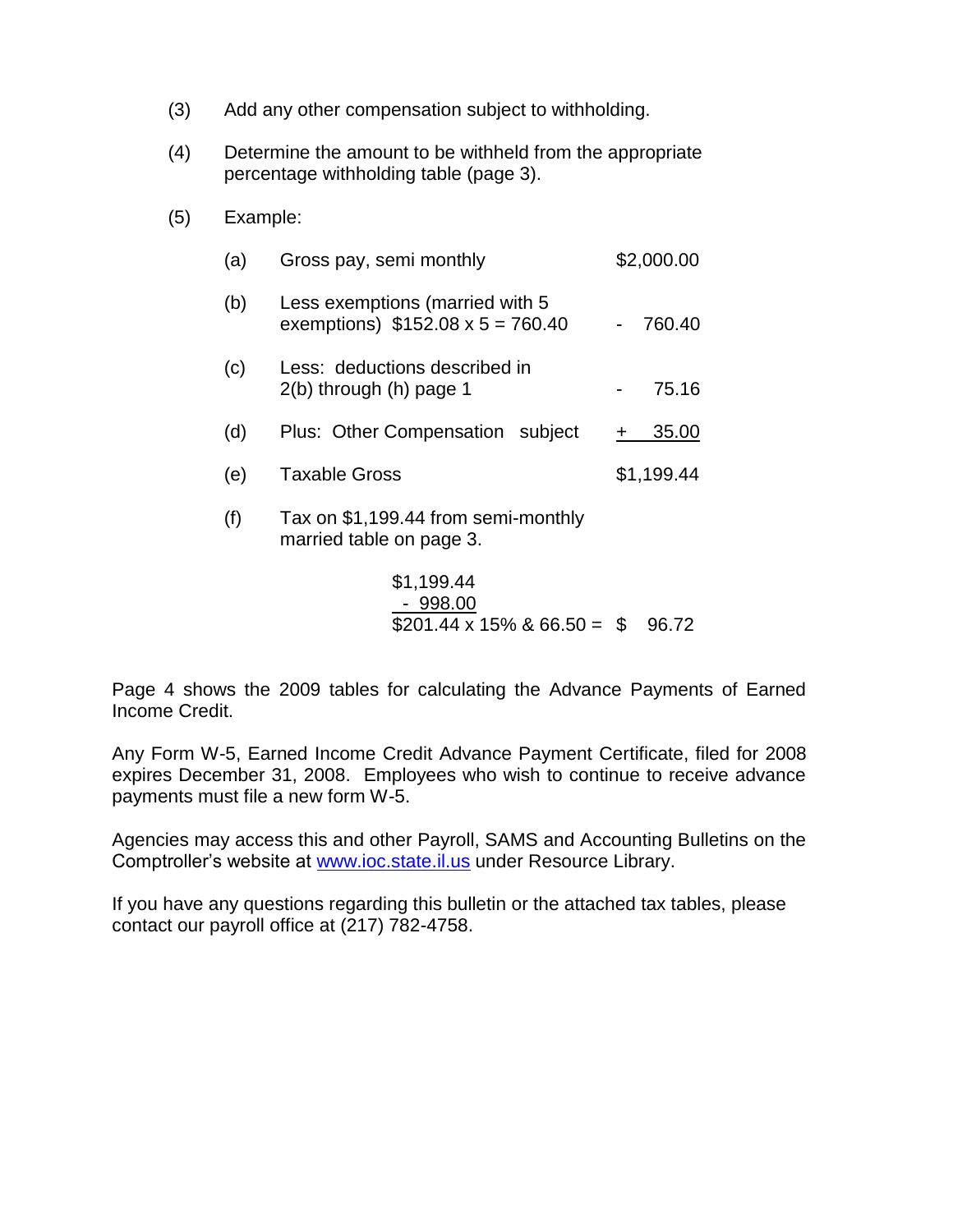# Tables for Percentage Method of Withholding

(For Wages Pald in 2009)

|  |  | <b>TABLE 1-BIWEEKLY Payroll Period</b> |  |  |
|--|--|----------------------------------------|--|--|
|--|--|----------------------------------------|--|--|

|                                                                                                                            | (a) SINGLE person (including head of household) — |                 | (b) MARRIED person-                                                                                                        |                       |                                  |                 |
|----------------------------------------------------------------------------------------------------------------------------|---------------------------------------------------|-----------------|----------------------------------------------------------------------------------------------------------------------------|-----------------------|----------------------------------|-----------------|
| If the amount of wages (after<br>subtracting withholding<br>The amount of income tax<br>allowances) is:<br>to withhold is: |                                                   |                 | If the amount of wages (after<br>The amount of income<br>subtracting withholding<br>tax to withhold is:<br>allowances) is: |                       |                                  |                 |
|                                                                                                                            | Not over \$102\$0                                 |                 |                                                                                                                            | Not over \$308 \$0    |                                  |                 |
| $Over-$                                                                                                                    | But not over-                                     | of excess over- | $Over-$                                                                                                                    | But not over-         |                                  | of excess over- |
| \$102                                                                                                                      | $-$ \$400 $\dots$ 10%                             | $-$102$         | \$308                                                                                                                      | $-$ \$921 $\dots$ 10% |                                  | $-$ \$308       |
| \$400                                                                                                                      | $-$ \$1,362 \$29.80 plus 15%                      | $-$ \$400       | \$921                                                                                                                      |                       | $-$ \$2,910 \$61.30 plus 15%     | $-$ \$921       |
| \$1,362                                                                                                                    | $-$ \$3,242 \$174.10 plus 25%                     | $-$ \$1,362     | \$2,910                                                                                                                    |                       | $-$ \$5,569 \$359.65 plus 25%    | $-$ \$2,910     |
| \$3,242                                                                                                                    | $-$ \$6,677 \$644.10 plus 28%                     | $-$ \$3,242     | \$5,569                                                                                                                    |                       | $-$ \$8,331 \$1,024.40 plus 28%  | $- $5,569$      |
| \$6,677                                                                                                                    | $-$ \$14,423 \$1,605.90 plus 33%                  | $- $6,677$      | \$8,331                                                                                                                    |                       | $-$ \$14,642 \$1,797.76 plus 33% | $- $8,331$      |
|                                                                                                                            |                                                   | $-$ \$14,423    |                                                                                                                            |                       | $$14,642$ \$3,880.39 plus 35%    | $-$ \$14,642    |

## TABLE 2-SEMIMONTHLY Payroll Period

|                                                                                                                            |               | (a) SINGLE person (including head of household)- |                 |                                                                                                                            | (b) MARRIED person- |                                  |                    |
|----------------------------------------------------------------------------------------------------------------------------|---------------|--------------------------------------------------|-----------------|----------------------------------------------------------------------------------------------------------------------------|---------------------|----------------------------------|--------------------|
| If the amount of wages (after<br>The amount of income tax<br>subtracting withholding<br>allowances) is:<br>to withhold is: |               |                                                  |                 | If the amount of wages (after<br>The amount of income<br>subtracting withholding<br>tax to withhold is:<br>allowances) is: |                     |                                  |                    |
| Not over \$110 \$0                                                                                                         |               |                                                  |                 |                                                                                                                            | Not over \$333 \$0  |                                  |                    |
| $Over-$                                                                                                                    | But not over- |                                                  | of excess over- | $Over-$                                                                                                                    | But not over-       |                                  | $of excess over$ — |
| \$110                                                                                                                      |               | $-$ \$43310%                                     | $-$ \$110       | \$333                                                                                                                      |                     | $-$ \$998 10%                    | $-$ \$333          |
| \$433                                                                                                                      |               | $-$ \$1,475 \$32.30 plus 15%                     | $-$ \$433       | \$998                                                                                                                      |                     | $-$ \$3,152 \$66.50 plus 15%     | $-$ \$998          |
| \$1,475                                                                                                                    |               | $-$ \$3,513 \$188.60 plus 25%                    | $- $1,475$      | \$3,152                                                                                                                    |                     | $-$ \$6,033 \$389.60 plus 25%    | $-$ \$3,152        |
| \$3,513                                                                                                                    |               | $-$ \$7,233 \$698.10 plus 28%                    | $-$ \$3,513     | \$6,033                                                                                                                    |                     | $-$ \$9,025 \$1,109.85 plus 28%  | $-$ \$6,033        |
| \$7,233                                                                                                                    |               | $-$15,625$ \$1,739.70 plus 33%                   | $- $7,233$      | \$9,025                                                                                                                    |                     | $-$ \$15,863 \$1,947.61 plus 33% | $- $9,025$         |
|                                                                                                                            |               |                                                  | $- $15,625$     |                                                                                                                            |                     | $$15,863$ \$4,204.15 plus 35%    | $-$15,863$         |

## TABLE 3-MONTHLY Payroll Period

(a) SINGLE person (including head of household)-

- 1

#### (b) MARRIED person-

|                                                                                                                            | first more common the most models. Fraction massively assumed in the moments and containing |                                  |                 | $\sim$ , and as a same power was a |                                                                                                                            |                                  |                 |  |
|----------------------------------------------------------------------------------------------------------------------------|---------------------------------------------------------------------------------------------|----------------------------------|-----------------|------------------------------------|----------------------------------------------------------------------------------------------------------------------------|----------------------------------|-----------------|--|
| If the amount of wages (after<br>The amount of income tax<br>subtracting withholding<br>allowances) is:<br>to withhold is: |                                                                                             |                                  |                 |                                    | If the amount of wages (after<br>The amount of income<br>subtracting withholding<br>tax to withhold is:<br>allowances) is: |                                  |                 |  |
|                                                                                                                            | Not over \$221 \$0                                                                          |                                  |                 |                                    | Not over \$667 \$0                                                                                                         |                                  |                 |  |
| $Over-$                                                                                                                    | But not over-                                                                               |                                  | of excess over- | $Over-$                            | But not over-                                                                                                              |                                  | of excess over- |  |
| \$221                                                                                                                      | $-$ \$867 10%                                                                               |                                  | $-$ \$221       | \$667                              | $-$ \$1,996 10%                                                                                                            |                                  | $-$ \$667       |  |
| \$867                                                                                                                      |                                                                                             | $-$ \$2,950 \$64.60 plus 15%     | $-$ \$867       | \$1,996                            |                                                                                                                            | $-$ \$6,304 \$132.90 plus 15%    | $- $1,996$      |  |
| \$2,950                                                                                                                    |                                                                                             | $-$ \$7,025 \$377.05 plus 25%    | $-$ \$2,950     | \$6,304                            |                                                                                                                            | $-$ \$12,067 \$779.10 plus 25%   | $-$ \$6,304     |  |
| \$7,025                                                                                                                    |                                                                                             | $-$ \$14,467 \$1,395.80 plus 28% | $- $7,025$      | \$12,067                           |                                                                                                                            | $-$ \$18,050 \$2,219.85 plus 28% | $-$12,067$      |  |
| \$14,467                                                                                                                   |                                                                                             | $-$ \$31,250 \$3,479.56 plus 33% | $-$ \$14,467    | \$18,050                           |                                                                                                                            | $-$ \$31,725 \$3,895.09 plus 33% | $-$18,050$      |  |
|                                                                                                                            | $$31,250$ \$9,017.95 plus 35%                                                               |                                  | $-$ \$31,250    |                                    |                                                                                                                            | $$31,725$ \$8,407.84 plus 35%    | $- $31,725$     |  |
|                                                                                                                            |                                                                                             |                                  |                 |                                    |                                                                                                                            |                                  |                 |  |

 $\sim$